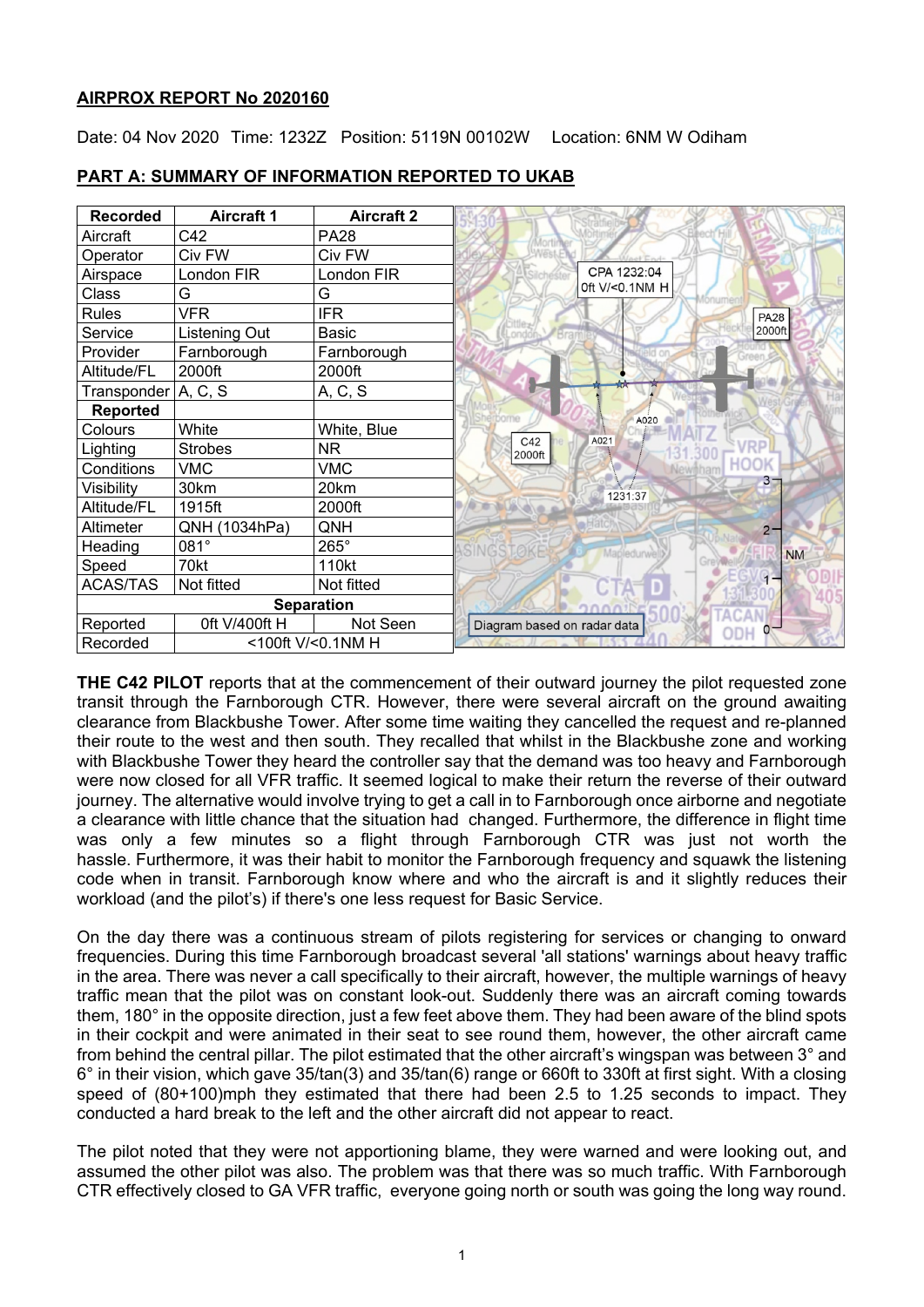They noted the exceptional circumstances - poor weather for weeks, then a break just before another lockdown. But opined that although Farnborough do a good job, when they can't cope and close VFR clearances thought the CTR, the pinch points are overloaded and there should an alternative provided, perhaps two designated traffic lanes; N to S and S to N through Farnborough CTR or two designated traffic lines E/W with a one-way system around Odiham. There must have been dozens of aircraft flying east west/west east just to the north of Odiham; all compressed in to a single pinched lane. Flying directly towards another aircraft renders them as a stationary object and not easy to see. They opined that other pairs of aircraft probably suffered the same type of Airprox but have not necessarily reported it. This situation can only be as a result of the Farnborough airspace grab and it will happen again.

The pilot assessed the risk of collision as 'High'.

**THE PA28 PILOT** reports that they were operating on a Z flight plan at the change point to IFR and receiving a Basic Service from Farnborough radar for flight outside CAS due to controller workload. They were operating at 2000ft on Farnborough QNH and had received a clearance for an Odiham MATZ penetration. They received no Traffic Information from Farnborough ATC regarding the reporting aircraft.

**THE FARNBOROUGH LARS WEST CONTROLLER** reports that they had no recollection of the event. However, they did remember that on the day in question the LARS was extremely busy as it was the day before lockdown and the weather was very good for VFR conditions, which led to the traffic beneath the TMA being excessive at times. They recalled making multiple broadcasts on this day, reminding pilots about the extreme traffic density in all areas.

# **Factual Background**

The weather at Farnborough was recorded as follows:

SA 04/11/2020 12:20-> METAR EGLF 041220Z AUTO 31004KT 270V020 9999 NCD 10/04 Q1034=

# **Analysis and Investigation**

# **NATS Investigation**

This event occurred with one pilot choosing not to receive a service from Farnborough (C42 on a 4572 SSR code) and the PA28 pilot had requested and been given a Basic Service at 1228Z. [PA28 C/S] had been identified, as is custom and practice for LARS West, but was not provided with Traffic Information on the 4572 code [the C42], which was carrying out various manoeuvres NW of Odiham. The PA28 tracked WSW towards the C42 as shown by the screen capture taken from the operational Radar (Figure 1).



Figure 1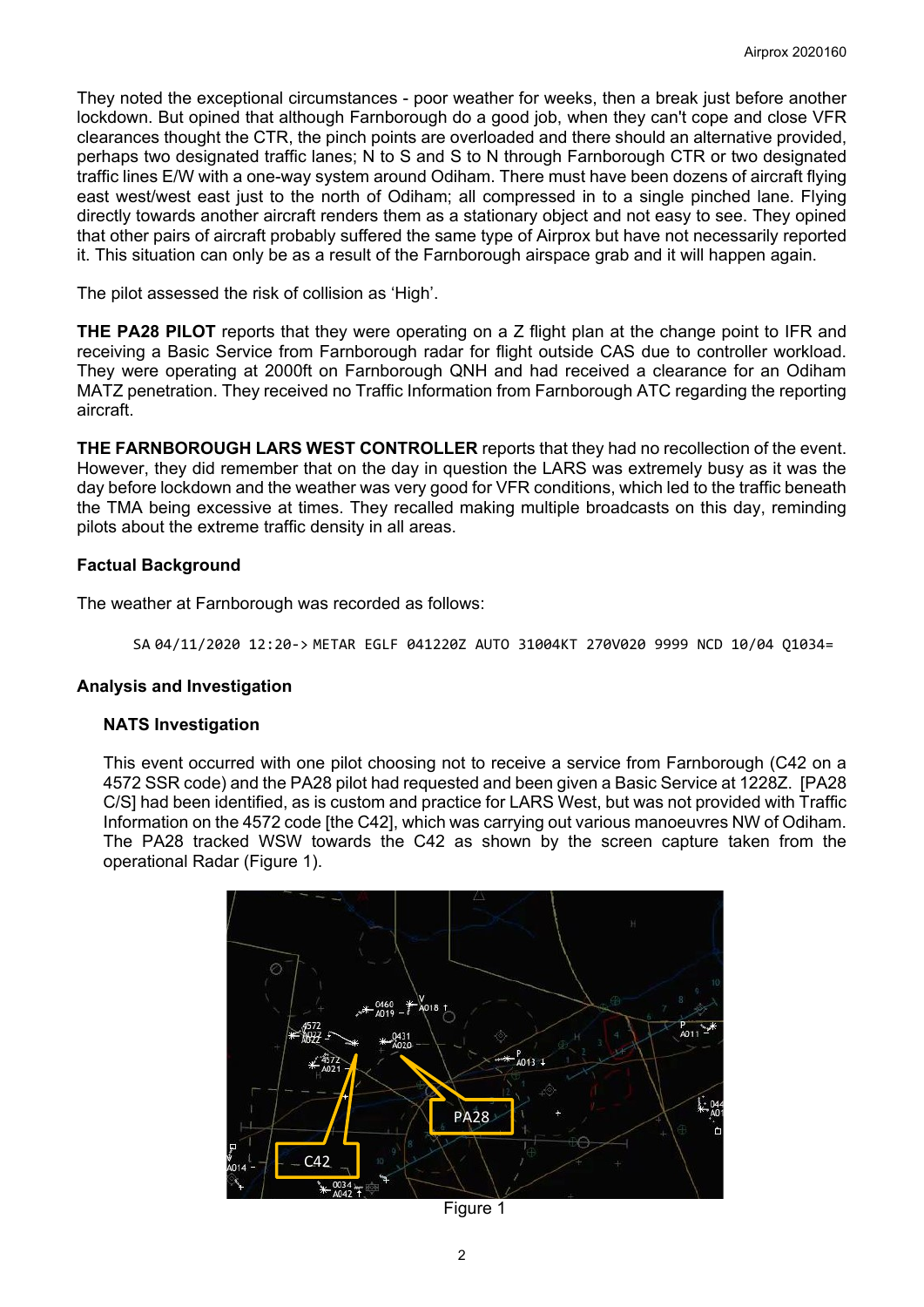The closest point of approach was at 1232Z where the lateral distance between the aircraft was 0.07NM with no vertical separation.



Figure 2 - CPA

The radar replay was reviewed to establish the identity of the aircraft involved in this reported Airprox. The controller report indicating that they had no recollection of the event meant an interview with the controller was nugatory.

Under CAP493, Section 1, Chapter 12 Para 2E states that:

Given that the provider of Basic Service is not required to monitor the flight, pilots should not expect any form of traffic information from a controller....

If a controller notices that a definite risk of collision exists, a warning shall be issued to the pilot. ((EU) 923/2012 SERA.9001 and SERA.9005(b)(2))

In the period immediately prior to the closest point of approach, the controller was engaged in other tasks. Given the period of time since the event, the lack of any RT report at the time, and therefore the controller being unable to recall the event, it has not been possible to confirm whether detection of a definitive risk of collision occurred, but it is wholly conceivable that such detection did not occur, therefore lack of ATC intervention complies with CAP493 requirements.

# **UKAB Secretariat**

The C42 and PA28 pilots shared an equal responsibility for collision avoidance and not to operate in such proximity to other aircraft as to create a collision hazard.<sup>[1](#page-2-0)</sup> If the incident geometry is considered as head-on or nearly so then both pilots were required to turn to the right.<sup>[2](#page-2-1)</sup>

<span id="page-2-0"></span><sup>1</sup> SERA.3205 Proximity.

<span id="page-2-1"></span><sup>2</sup> SERA.3210 Right-of-way (c)(1) Approaching head-on.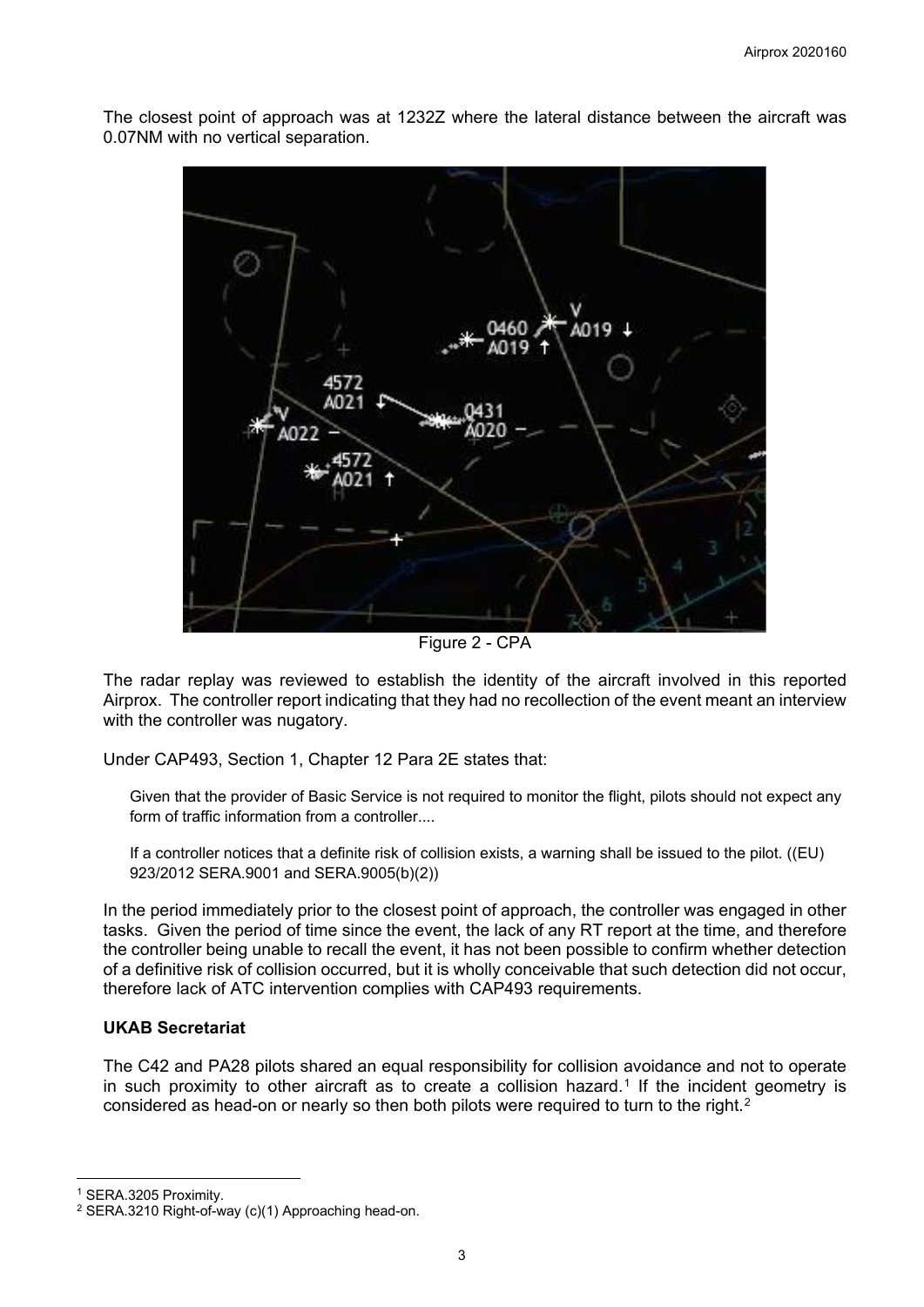# **Summary**

An Airprox was reported when a C42 and a PA28 flew into proximity 6NM west of Odiham at 1232Z on Wednesday 4<sup>th</sup> November 2020. Both pilots were operating under VFR in VMC, the C42 pilot was listening out on the Farnborough frequency and the PA28 pilot was in receipt of a Basic Service from Farnborough LARS West.

## **PART B: SUMMARY OF THE BOARD'S DISCUSSIONS**

Information available consisted of reports from both pilots, radar photographs/video recordings, reports from the air traffic controllers involved and reports from the appropriate operating authorities. Relevant contributory factors mentioned during the Board's discussions are highlighted within the text in bold, with the numbers referring to the Contributory Factors table displayed in Part C.

Due to the exceptional circumstances presented by the coronavirus pandemic, this incident was assessed as part of a 'virtual' UK Airprox Board meeting where members provided a combination of written contributions and dial-in/VTC comments.

The Board first looked at the actions of the C42 pilot. They were listening out on the Farnborough frequency, but had not called because they believed the controller was too busy to provide a service. Members noted that although this was understandable, still a call on the frequency may have given other pilots in the area situational awareness that the C42 was in the vicinity (**CF2**). The NATS advisor to the Board told members that Farnborough did not have any record that they had closed their CTR to VFR traffic on that day and that, like most other ATC units, they recorded when they turned down pilots for an ATS. Therefore pilots were strongly encouraged to call for an ATS whenever they required one. Although the C42 pilot had generic information that the area was busy from listening to the Farnborough controller, they did not have any specific information on the PA28 (**CF3**). Without an ATS or a CWS to provide Traffic Information, the final barrier remaining to mitigate against MAC was see-and-avoid. The C42 pilot saw the PA28 at a very late stage and took avoiding action, although given the late nature of the avoiding action, members questioned whether it had materially affected the separation (**CF6**).

Turning to the PA28 pilot, they had called Farnborough and were receiving a Basic Service, however the controller was not required to provide Traffic Information under a Basic Service (**CF1**), nor were they required to monitor the aircraft, if the pilot had required Traffic Information then they should have requested a Traffic Service. They noted that both pilots were flying at 2000ft, and some members opined that flying at an intermediary level, for example 1900ft or 2100ft, offered some built-in separation to the majority of GA aircraft flying in whole thousands of feet, although they also acknowledged that the airspace restrictions in the area did limit the options available. As with the C42, the PA28 was not fitted with a CWS, and so the pilot had no situational awareness on the C42 (**CF3**) but in this case the pilot did not see the C42 at all (**CF5**).

The Board briefly looked at the actions of the Farnborough LARS controller, they were providing a Basic Service to the PA28 and were not required to monitor it on radar (**CF1**), given that it was a busy day, controlling members thought that the controller would need to prioritise those aircraft receiving a radar service and so it was not surprising that Traffic Information was not passed.

Finally, the Board assessed the risk of collision. In doing so they took into consideration the radar separation, the late sighting by the C42 pilot and the non-sighting by the PA28 pilot. Although the C42 pilot reported taking avoiding action, members thought the late nature of the action had probably done little to increase the separation. They therefore agreed that there had been a element of providence in the encounter and accordingly assessed that there had been a risk of collision (**CF4**); Risk Category A.